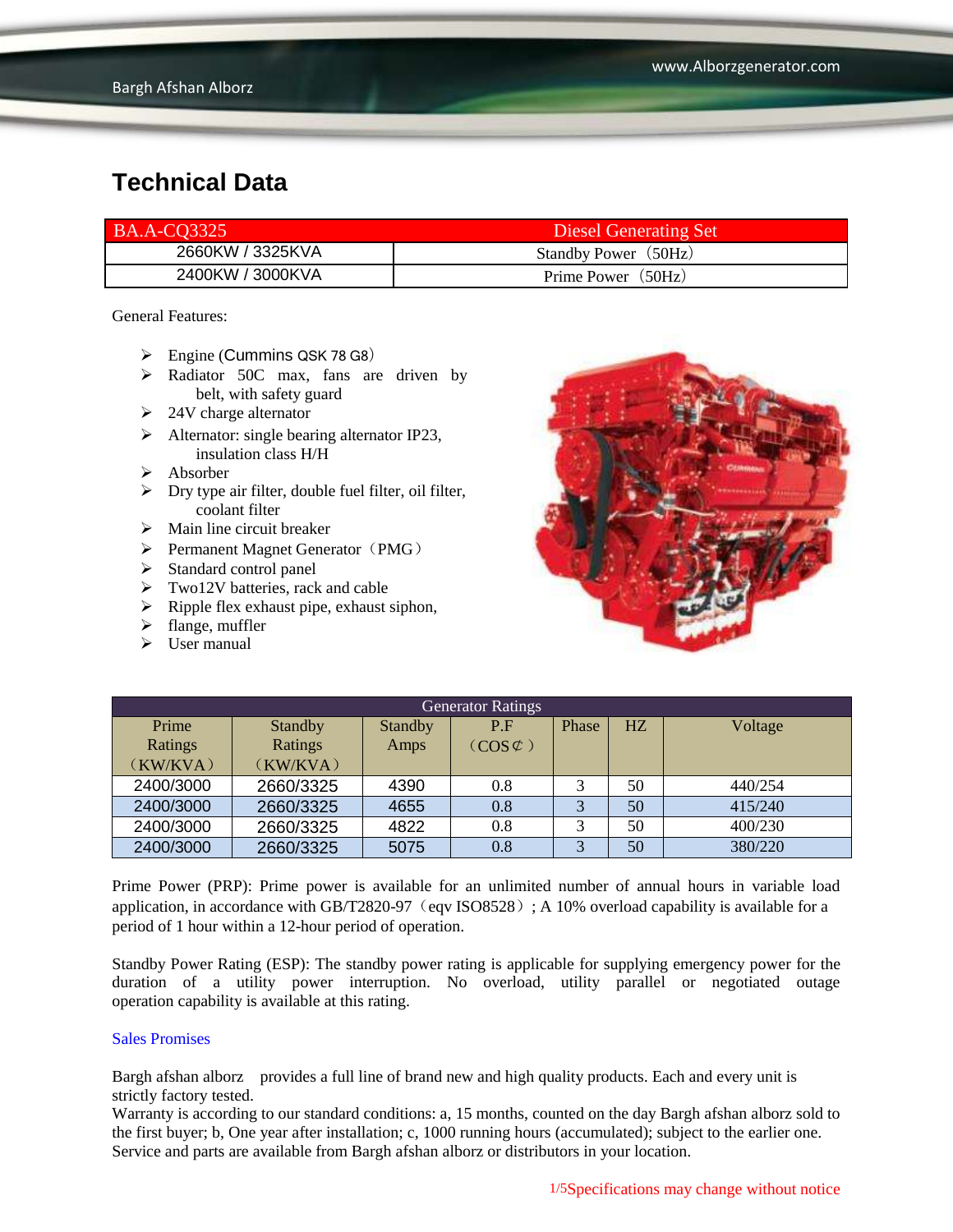| <b>BA.A-CQ3325</b>               | <b>Diesel Generating Set</b>                  |
|----------------------------------|-----------------------------------------------|
|                                  | <b>ENGINE DATA</b>                            |
| Manufacturer / Model:            | Cummins QSK 78 G8, 4-cycle - Cummins Inc.     |
| Air Intake System:               | Turbocharged and low temperature after cooled |
| Fuel System:                     | Electronic                                    |
| <b>Cylinder Arrangement:</b>     | Cast Iron, 60°V 18 cylinder                   |
| Displacement:                    | 77.6 L (4735)                                 |
| Bore and Stroke:                 | 170*190 (mm)                                  |
| <b>Compression Ratio:</b>        | 15,3:1                                        |
| Rated RPM:                       | 1500rpm                                       |
| Max. Standby Power at Rated RPM: | 2660KW/3614HP                                 |
| Governor Type:                   | Electronic                                    |
|                                  | <b>Exhaust System</b>                         |
| <b>Exhaust Gas Flow:</b>         | 487 m <sub>3</sub> /min                       |
| <b>Exhaust Temperature:</b>      | $434^{\circ}$ C                               |
| Max Back Pressure:               | 6.7kPa                                        |
|                                  | Air Intake System                             |
| Max Intake Restriction:          | 6.2 KPA                                       |
| Consumption:                     | 210 m <sub>3</sub> /min                       |
|                                  | <b>Fuel System</b>                            |
| 100% (Prime Power) Load:         | 592 L/h                                       |
| 75%(Prime Power) Load:           | 457 L/h                                       |
| 50%(Prime Power) Load::          | 320 L/h                                       |
|                                  | Oil System                                    |
| <b>Total Oil Capacity:</b>       | 295L                                          |
|                                  | <b>Cooling System</b>                         |
| <b>Total Coolant Capacity:</b>   | 224L                                          |
| Thermostat:                      | 82-95°C                                       |
| Max Water Temperature:           | $104$ °C                                      |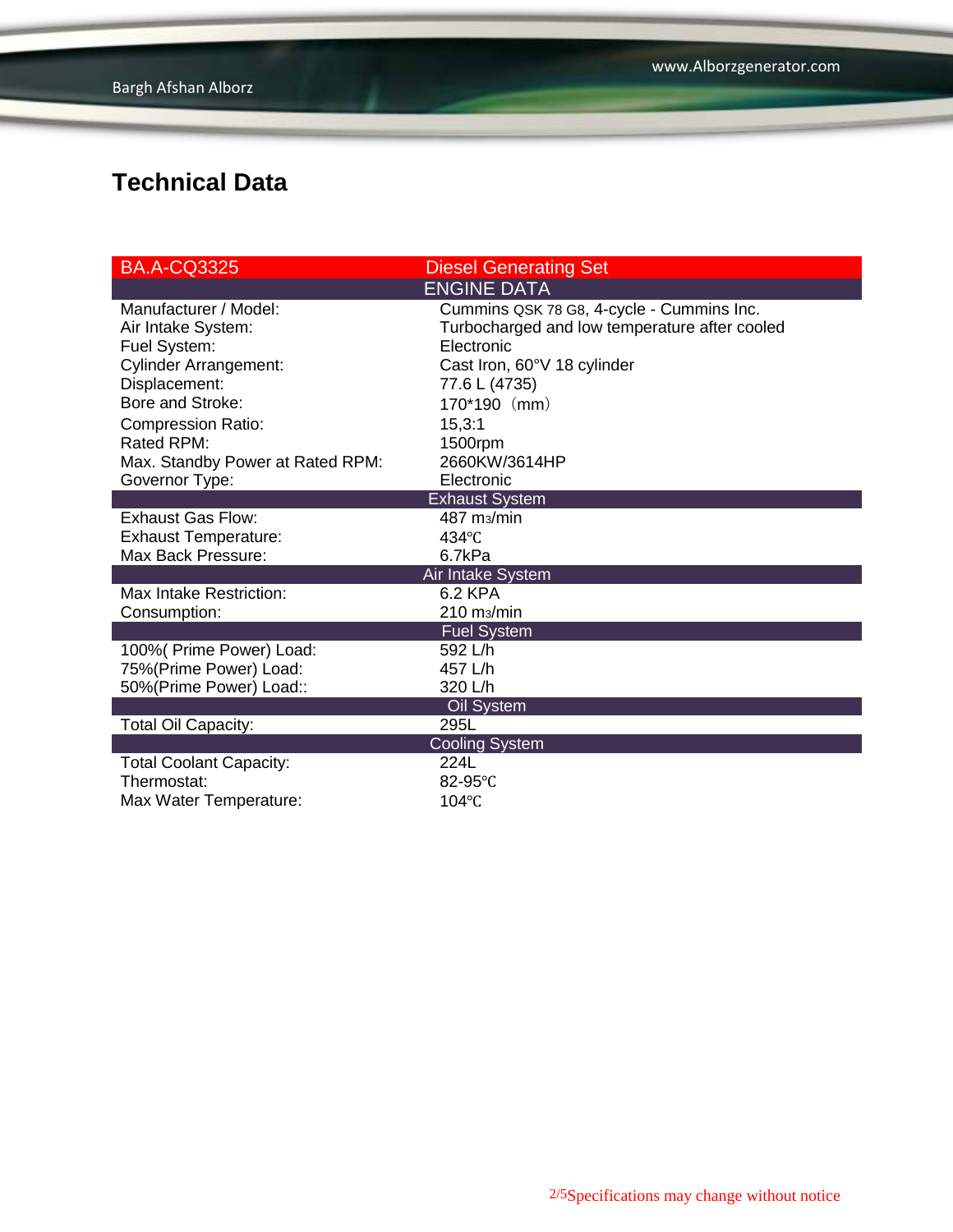| <b>BA.A-CO3325</b>                                                                         | <b>Diesel Generating Set</b>             |
|--------------------------------------------------------------------------------------------|------------------------------------------|
| <b>ALTERNATOR SPECIFICATION</b>                                                            |                                          |
|                                                                                            | <b>GENERAL DATA</b>                      |
| Compliance with GB755, BS5000, VDE0530, NEMAMG1-22, IED34-1, CSA22.2 and AS1359 standards. |                                          |
|                                                                                            | <b>Alternator Data</b>                   |
| Number of Phase:                                                                           | 3                                        |
| <b>Connecting Type:</b>                                                                    | 3 Phase and 4 Wires, "Y" type connecting |
| Number of Bearing:                                                                         |                                          |
| Power Factor:                                                                              | 0.8                                      |
| <b>Protection Grade:</b>                                                                   | IP23                                     |
| Altitude:                                                                                  | ≤1000m                                   |
| Exciter Type:                                                                              | Brushless, self-exciting                 |
| Insulation Class, Temperature Rise:                                                        | H/H                                      |
| Telephone Influence Factor (TIF):                                                          | $50$                                     |
| THF:                                                                                       | $<$ 2%                                   |
| <b>Voltage Regulation, Steady State:</b>                                                   | $\leq \pm 1\%$                           |
| <b>Alternator Capacity:</b>                                                                | 3325KVA                                  |
| <b>Alternator Efficiencies:</b>                                                            | 93%                                      |
| Air Cooling Flow:                                                                          |                                          |
|                                                                                            | <b>GENERATING SET DATA</b>               |
| <b>Voltage Regulation:</b>                                                                 | ≥±5%                                     |
| Voltage Regulation, Stead State:                                                           | ≤±1%                                     |
| Sudden Voltage Warp (100% Sudden Reduce):                                                  | ≤+25%                                    |
| Sudden Voltage Warp (Sudden Increase):                                                     | ≤-20%                                    |
| Voltage Stable Time (100% Sudden Reduce):                                                  | ≤6S                                      |
| Voltage Stable Time (Sudden Increase)                                                      | ≤6S                                      |
| Frequency Regulation, Stead State:                                                         | ≤5%                                      |
| Frequency Waving:                                                                          | ≤0.5%                                    |
| Sudden Frequency Warp (100% Sudden Reduce):                                                | $≤+12%$                                  |
| Sudden Frequency Warp (Sudden Increase):                                                   | ≤-10%                                    |
| Frequency Recovery Time (100% Sudden Reduce):                                              | ≤5S                                      |
| Frequency Recovery Time (Sudden Increase):                                                 | ≤5 $S$                                   |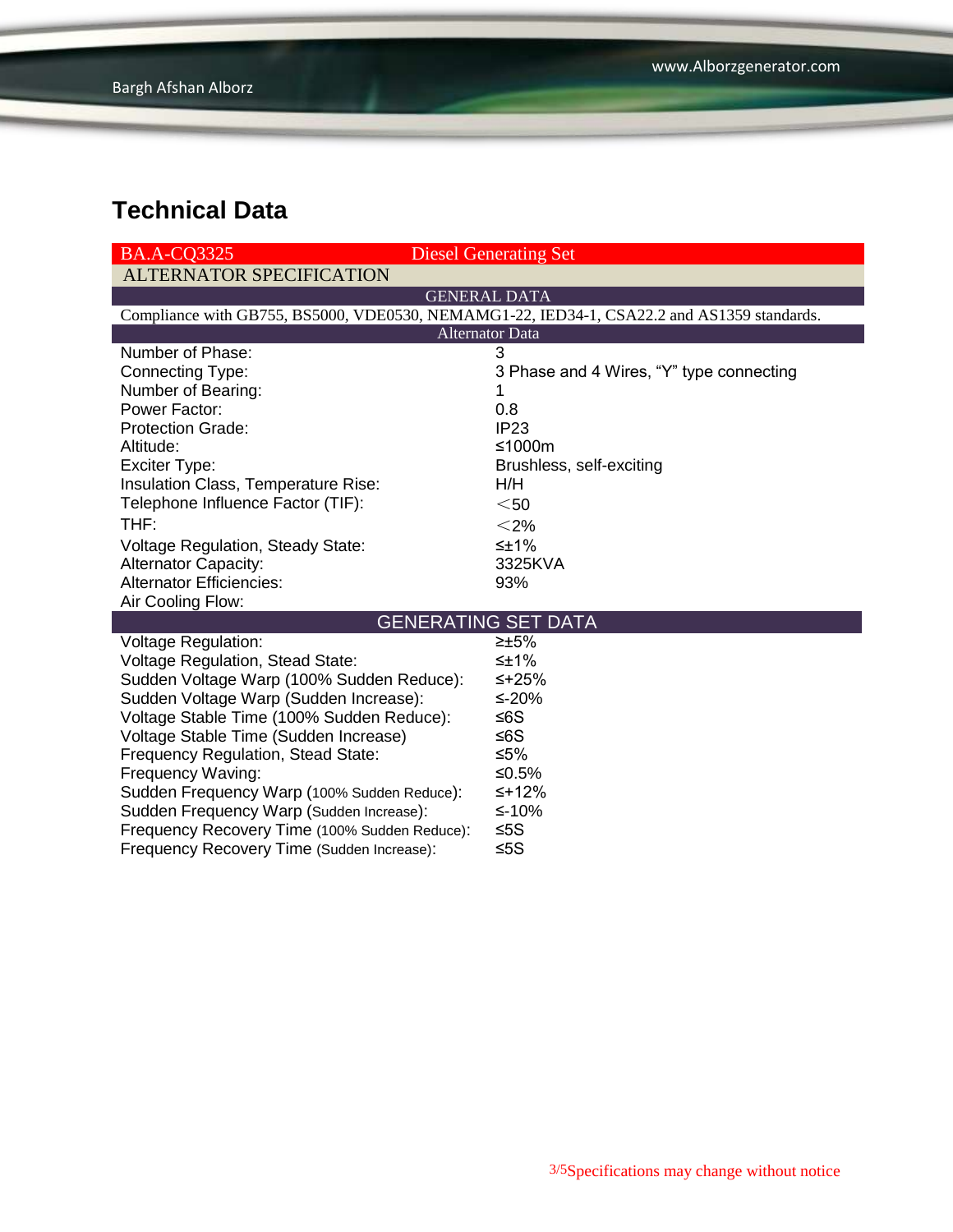| <b>BA.A-CQ3350</b>              | <b>Diesel Generating Set</b> |                                   |
|---------------------------------|------------------------------|-----------------------------------|
| Options                         |                              |                                   |
| Engine                          | Fuel System                  | <b>Control System</b>             |
| Heater 2KW & 4KW                | Daily Fuel Tank              | <b>Auto Control Panel</b>         |
| Battery Charger 3.5A & 7A       | <b>Base Fuel Tank</b>        | Remote Control Panel              |
|                                 | <b>Water Separator</b>       | <b>Auto Transfer Switch (ATS)</b> |
|                                 | <b>Fuel Level Sensor</b>     | <b>Paralleling System</b>         |
|                                 |                              |                                   |
| <b>Anti-Condensation Heater</b> | Rainproof Type               | <b>Engine Parts Drawing List</b>  |
| Drop CT (For Paralleling)       | Soundproof Type              | <b>Spare Parts</b>                |
|                                 | <b>Container Type</b>        |                                   |
| Dimension & Weight              |                              |                                   |
| <b>Standard Configuration</b>   | With Base Fuel Tank          | Soundproof Type                   |
| (Open Type)                     |                              |                                   |
| Overall Size: 7158 (mm)         |                              |                                   |
| $*2251$ (mm) $*2535$ (mm)       |                              |                                   |
| Weight: 25178kg                 |                              |                                   |
|                                 |                              |                                   |